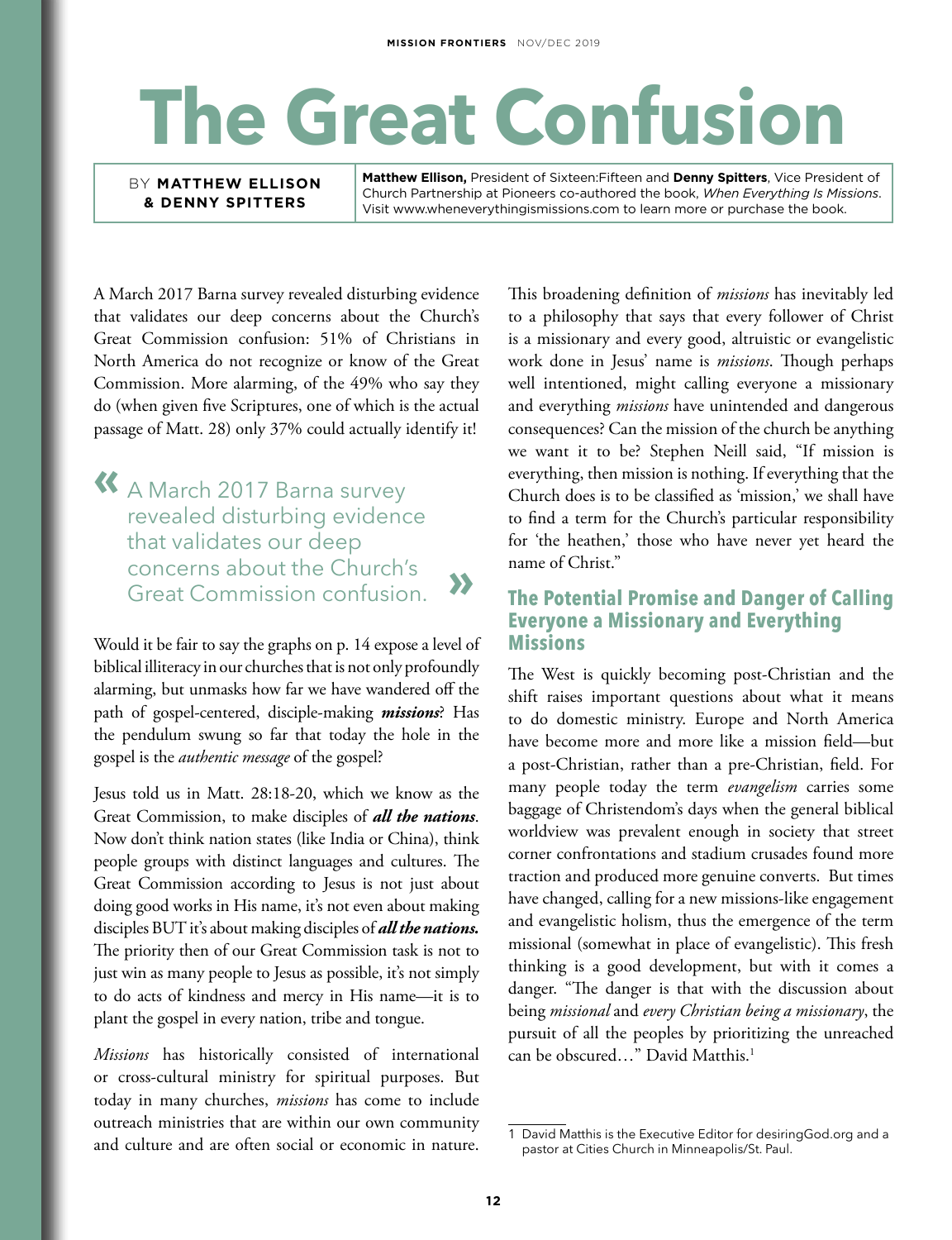So, does the Bible provide a clear definition for *missions*  given the word isn't even in the Bible? Can we expect the Bible to tell us what it means? Eckhard Schnabel is considered one of the world's leading experts on *missions* in the New Testament and author of two 1000-page volumes on early Christian mission as well as the 500 page work *Paul the Missionary.* He says decisively,

The argument that the word *mission* does not occur in the New Testament is incorrect. The Latin verb *mittere* corresponds to the Greek verb *apostellein*, which occurs 136 times in the New Testament (97 times in the Gospels, used both for Jesus having been 'sent' by God and for the Twelve being 'sent' by Jesus).2

**«** A March 2017 Barna survey revealed disturbing evidence that validates our deep concerns about the Church's Great Commission confusion. **»**

Keeping Schnabel's observations in mind, let's take a closer look.

- *1. Missio Dei* translates as "mission of God" and is used to signify all that God does in the world and all that He is doing to accomplish His objective, the complete exaltation of the fame of His name: "I will be exalted among the nations, I will be exalted in the earth" (Ps. 46:10).
- *2. Mission* has a secular meaning; it often refers to either an underlying purpose (as in the term "mission statement") or a specific campaign or objective (as in a military or diplomatic mission). But it is also used to define the scope of all that God has given His Church to accomplish within the *missio Dei*; it may include all that God has called the Church to do in the world.
- *3. Missional,* the most modern of the four terms, is an adjective used primarily to distinguish the ministry of the Church that happens beyond its four walls (as opposed to caring for its own). Some now use the term *missional* where they may have previously used *mission* **or** *missions*. This term has also been co-opted to describe a specific, progressive style of church which is intentionally outreach-oriented (a missional church or a missional community).

*4. Missions* may be used as a synonym, perhaps a clunky or outdated one, for any of the terms above, and our British brothers and sisters are among those who prefer the more graceful term "mission" without necessarily a switch in meaning between the two. But *missions* also has a narrower meaning. It is used to refer to the work of the Church in reaching across cultural, religious, ethnic and geographic barriers to advance the work of making disciples of all nations.

Missiologist Gary Corwin, in his article *MissionS: Why the 'S' Is Still Important,* compares these four terms and one more: "In addition, establishing churches among those people groups and communities where Christ is least known has been distinguished over the last several decades as what *frontier missions* is all about."3 Despite the overlapping meanings, says Corwin, each has an important, particular emphasis, and when they are properly understood each serves a useful purpose. The problem arises when the terms are used interchangeably and these unique emphases are lost: "To say, for example, that either the *missio Dei* and the mission of the church is synonymous, or that the mission of the church is all that one needs to focus on or be concerned about, runs the very real risk of simply defining everything as mission."4

We are unapologetic and ardent activists for a narrow, Great-Commission-focused definition of *missions* that will keep the Church on the path of making disciples of all nations. Maintaining a narrow definition of *missions*  will be a more useful tool for the Church in fulfilling her mission, and the overall thrust of Scripture readily supports this emphasis.

To cross the barriers that *missions* requires, we must bring significant focus and special emphasis in the Church to making disciples resulting in churches. Without this regular and specific emphasis on "making disciples of the nations," the needs and outreach of the local church will always, quite naturally, receive the greatest attention of our efforts, while the voices of those with no access become a distant memory until next year's "Missions Sunday."

<sup>2</sup> Eckhard J. Schnabel, *Paul the Missionary: Realities, Strategies, and Methods* (Downers Grove, IL: IVP Academic, 2008), 27-28.

<sup>3</sup> Gary Corwin, "MissionS: Why the "S" Is Still Important," *EMQ* 53:2 (April 2017), https://emqonline.com/node/3643.

<sup>4</sup> Ibid.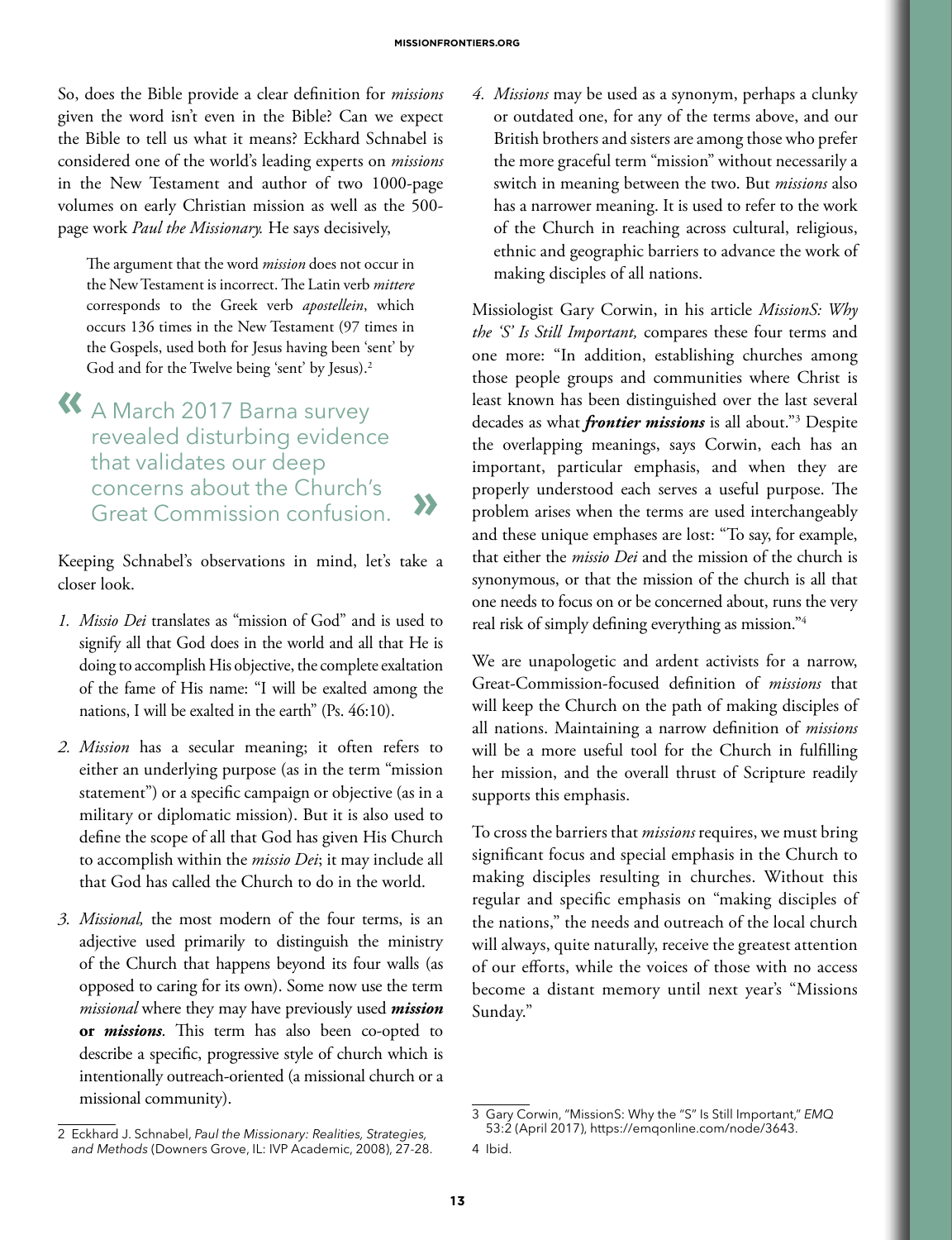